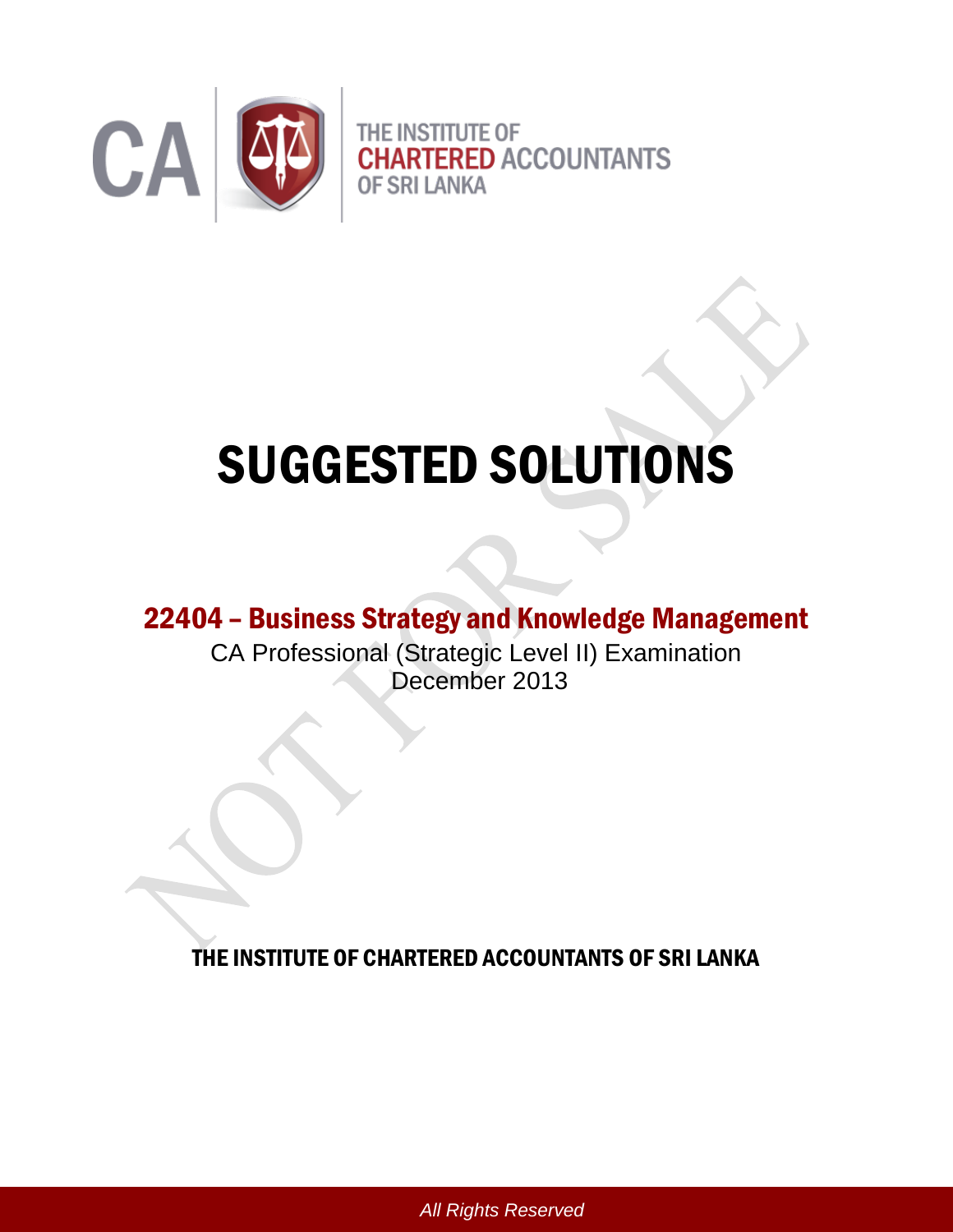#### **Case Study**

Any company that aspires to be an industry leader in the  $21<sup>st</sup>$  century must think in terms of global market leadership, not domestic market leadership. The world economies open up their markets as the internet shrinks the importance of geographic distance.

Sri Lanka has been the subject of a number of global strategic alliances, joint ventures and collaborative arrangements in recent times. Despite the negative media propaganda about the country, the Global Conference 2013 definitely presents a landscape of immense development opportunities to the world community. Tourism considered overall has been better during the year in comparison to previous periods statistics.

*SKY LMT* is a hotel chain that operates around the country with an attractive theme *"Your Dream Home"*. Company has been in operation for the last four decades with a centralised procurement system for its consumables based on regions (Southern, Northern, Western etc.). Industry ranking suggested that *SKY LMT* is the fourth best standard type hotel chain with potential for development.

With the stiff competition within the industry, that is now strong with high net worth foreign investors' presence, the company is contemplating a proposal for a strategic alliance to support its globalisation efforts and consolidate efforts within the country. In a recent report that was published in the Daily Reporter criticizing business alliances there was reference to the company suggesting caution, given the present industry conditions.

- (a) You as a member of the senior management team, are requested to **propose** factors that the company would require to look at when considering the potential of global alliance as an expansion strategy.
	- **Picking a good partner** a good partner shares the company's vision about the purpose of the alliance and has the desired expertise and capabilities. Experience indicates that it is generally wise to avoid partnering with foreign companies where there is strong potential of direct competition because of overlapping product lines or other conflicting interests.
	- **Being sensitive to cultural differences** Unless the outsider exhibits respect for the local culture and local business practices and unless there is a good chemistry among key personnel, productive working relationships are unlikely to emerge.
	- **Recognizing that the alliance must benefit both sides** Information must be shared as well as gained, and the relationship must remain forthright and trustful. Many alliances fail because one or both partners grow unhappy with what they are learning. Also if either partner plays games with information or tries to take advantage of the other, the resulting friction can quickly erode the value of further collaboration.
	- **Ensure that both parties live up to their commitments** Both parties have to deliver on their commitments for the alliance to produce the intended benefits. The division of work has to be perceived as fairly apportioned and the caliber of the benefits received on both sides has to be perceived as adequate.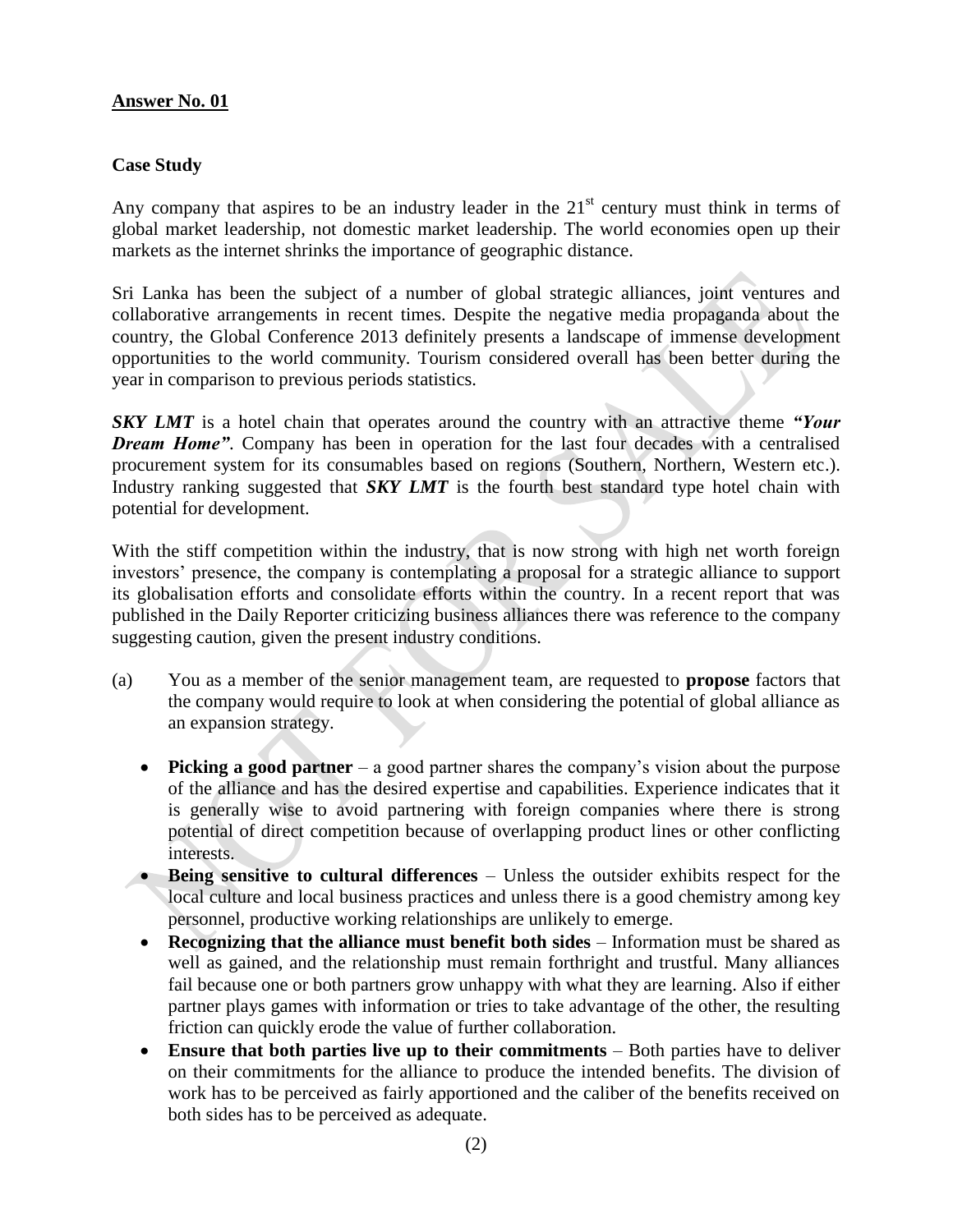- **Structuring the decision making process so that actions can be taken swiftly when needed** – In many instances, technology and competitive changes occur at such a fast pace that decisions need to be made fast. If the parties get bogged down in discussions among themselves or in gaining internal approval from higher-ups the alliance can turn into an anchor of delay and inaction.
- **Manage the learning process and then adjust the alliance agreement over time to fit new circumstances** – In today's fast moving markets, few alliances can succeed by holding only to initial plans. One of the keys to longevity and success is learning to adapt to change and adjusting the terms and objectives of the alliance as may be needed.
- (b) As a consultant, **recommend** the strategic options that are available to SKY LMT in competing with global challenges.

(10 marks)

If large, opportunity seeking, resource-rich companies are looking to enter the markets of emerging countries, what are the strategy options available for local companies (like *SKY LMT*) in these same markets wishing to survive the entry of global giants. As it turns out, the prospects for local companies/*SKY LMT* are by no means grim. Their optimal strategic approach depends on;

- Whether a firm's competitive assets are suitable only for the home market or can be transferred abroad and
- Whether industry pressures to move toward global competition are strong or weak.



Four strategic options are depicted below;

# **Resources and Competitive Capabilities**

 Defend against global competitors by using Home-Field advantages – When the pressures for global competition are weak and a local firm has competitive strengths well suited to the local market, a good strategy option is to concentrate on the advantages enjoyed in the home market, cater to customers who prefer a local touch, and accept the loss of customers attracted to global brands. A local company may be able to cleverly exploit its local orientation. A local company in many cases enjoys a significant cost advantage over global rivals allowing it to compete on the basis of a lower price.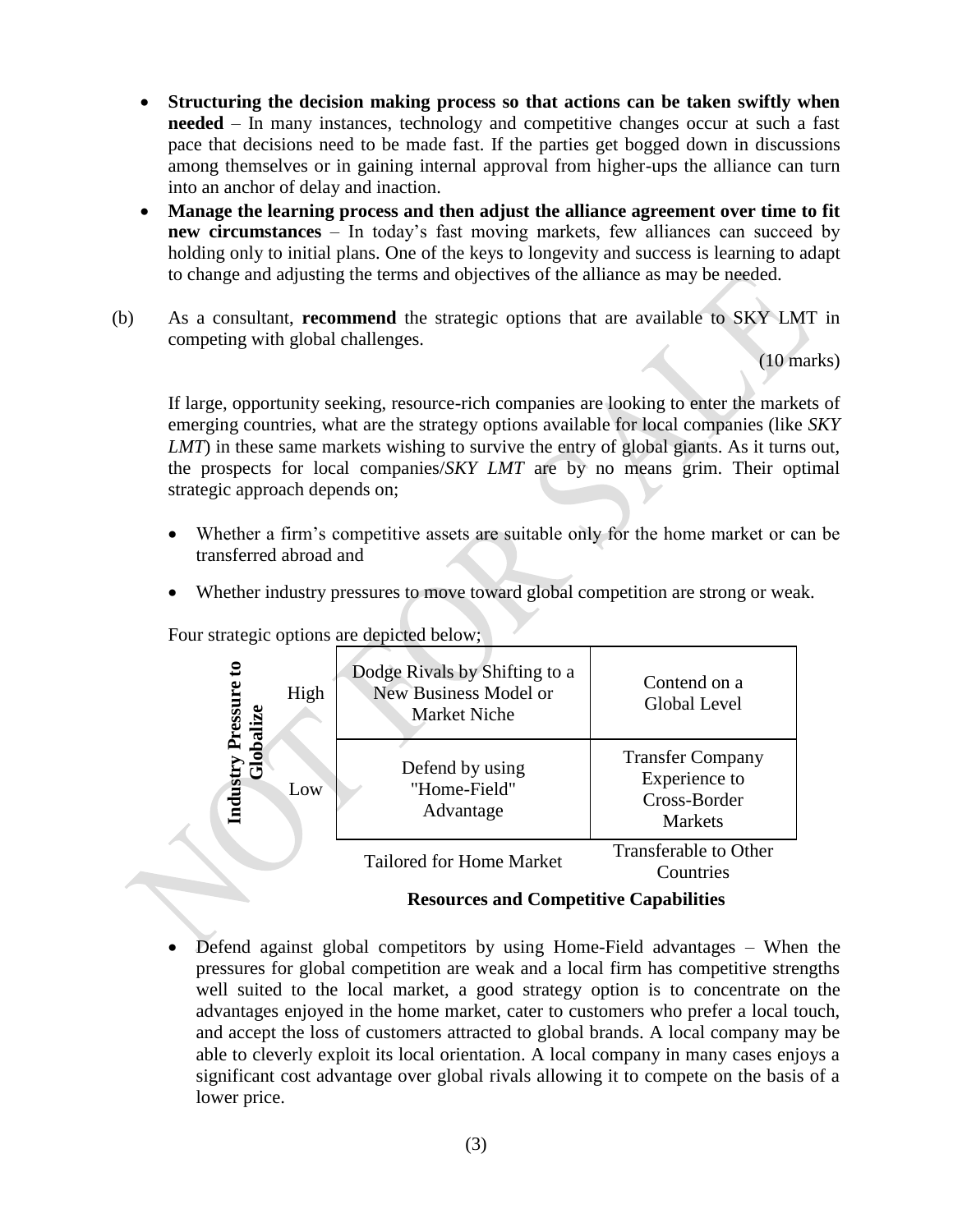- Transferring the company's expertise to Cross-Border markets When a company has resource, strength and capabilities suitable for competing in other country markets, launching initiatives to transfer its expertise to cross-border markets becomes a viable strategic option. Jollibee Foods, a family-owned company with 56 percent of the fast-food business in the Philippines, combated McDonald's entry by upgrading service and delivery standards, and then used its expertise in seasoning hamburgers with garlic and soy sauce and in noodle and rice meals made with fish to open outlets catering to Asian residents in Hong-Kong, and the Middle East.
- Dodging global entrants by shifting to a new business model or market niche When the industry pressure to globalize are strong, any of the following three options make the most sense;
	- o Shift the business to a piece of the industry value chain where the firm's expertise and resources provide competitive advantage
	- o Enter into a joint venture with a globally competitive partner or
	- o Sell out to a global entrant into the home market who concludes the company would be a good entry vehicle.
- Contending on a global level If a local company in an emerging market has transferable resources and capabilities, it can sometimes launch successful initiatives to meet the pressure for globalisation head-on and start to compete on a global level itself. When General Motors decided to outsource the production of radiator caps for all of its North American vehicles, Sundaram Fasteners of India pursued the opportunity; it purchased one of the GM's radiator cap production lines, moved it to India, and became GM's sole supplier of radiator caps in North America at 5 million units a year.
- (c) You as a member of the business evaluation committee are requested to **advise** the SKY LMT board on what multicountry strategy and global strategy are, to clarify their concerns regarding them.

# *Multicountry Strategy*

The need for a multicountry strategy *derives sometimes from vast differences in cultural, economic, political, and competitive conditions* in different countries. The *more diverse national market conditions* are, the stronger the case for a *multicountry strategy* where the company tailors its strategic approach to fit each host country's market situation. Usually, but not always, companies enjoying a multicountry strategy *use same basic competitive theme* (low-cost, differentiation, or best-cost).

The bigger the country-to-country variations, the more a company's overall international strategy become a collection of its individual country strategies. But country to country variations still allow room to connect the strategies in different countries by making an effort to transfer ideas, technologies, competencies, and capabilities that work successfully in one country market to another country market.

The strength of multicountry strategy is that *it matches the company's competitive approach to host-country circumstances*. A multicountry strategy is *essential when there are significant country-to country differences in customer needs and buying habits*.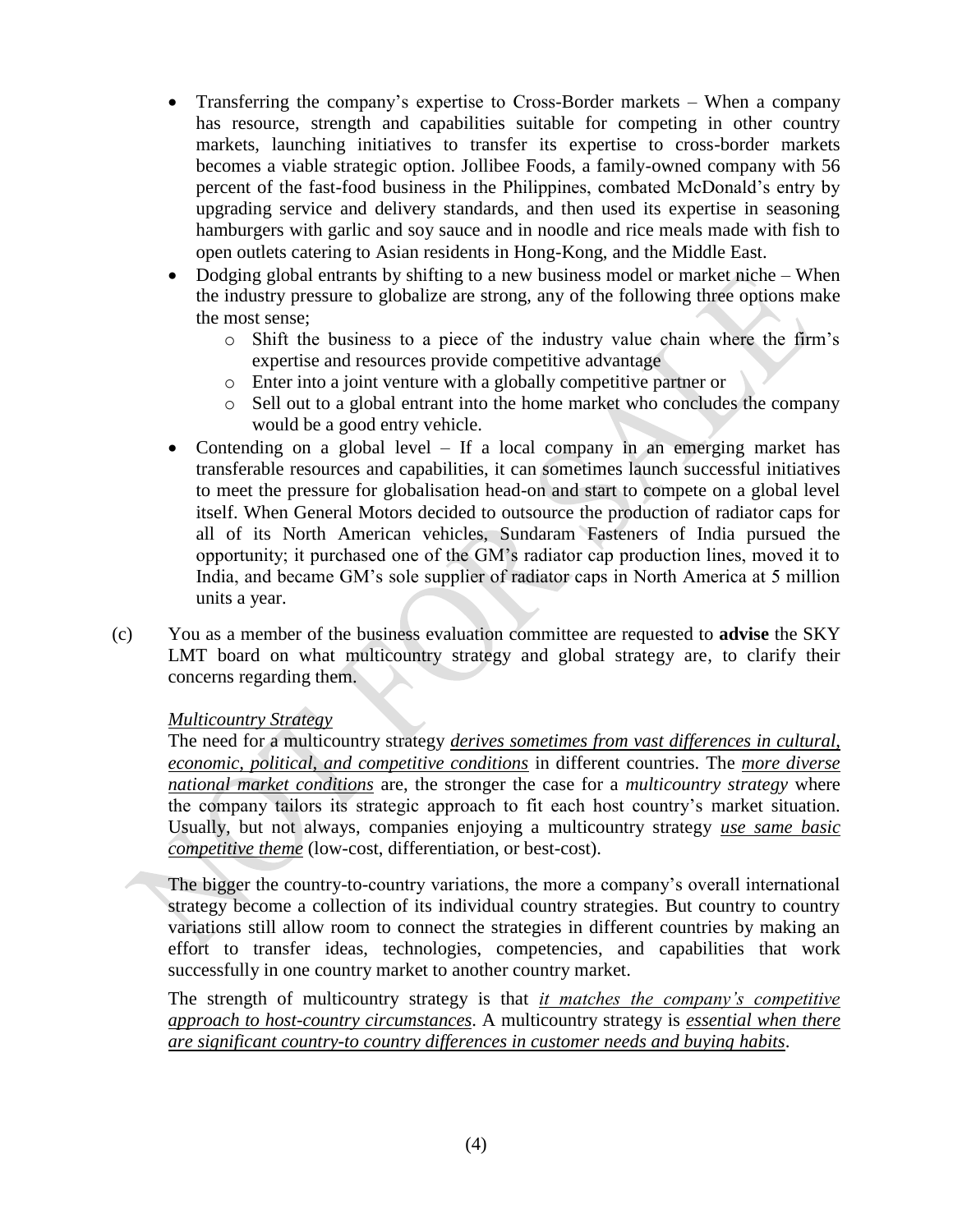#### *Global Strategy*

It is more *uniform from country-to-country*, can *concentrate on building the resource strengths* to *secure a sustainable low-cost or differentiation* based competitive advantage over both domestic rivals and global rivals racing for world market leadership.

Whenever country-to-country differences are small enough to be accommodated within the framework of global strategy, a global strategy is preferable to a multi-country strategy because of the value of *uniting a company's efforts worldwide* to create strong, competitively valuable *competencies and capabilities not readily matched by rivals*.

# **Answer No. 02**

a) Michael Porter, an authority on competitive strategy, contends that a corporation is most concerned with the intensity of competition within its industry. The level of this intensity is determined by basic competitive forces. He contends that the collective strength of these forces determines the ultimate profit potential in the industry, where profit potential is measured in terms of long-run return on invested capital.

Explain how the Five Forces Model of Competition shapes the business strategy (each Force must have at least two points).

Competitive pressures in various industries are never precisely the same however the competitive process works similarly enough to use a common analytical framework in identifying the nature and intensity of competitive forces.

Special feature in the five forces model is the thoroughness with which it exposes what competition is like in a given market – the strength of each of the five competitive forces, the nature of the competitive pressures comprising each force and the overall structure of competition.

# *The rivalry among Competing Sellers*

- Rivalry intensifies as the number of competitors increases and as competitors become more equal in size and capability. This results in buyers having many choices. Hence up to a point the greater the number of competitors, the greater the probability of fresh creative strategic initiatives.
- Rivalry is usually stronger when demand for the product is growing slowly. In a rapidly expanding market, there tends to be enough business for everybody to grow. Indeed, it may take all of firms' financial and managerial resources just to keep abreast of the growth.
- Rivalry is stronger when customers' cost to switch brands is low. The lower the costs of switching, the easier it is for a rival seller to raid another seller's customers.
- Rivalry tends to be more vigorous when it costs more to get out of business than to stay in and compete. Higher the exit barriers, the stronger the incentive for existing rivals to remain and compete.

# *The potential entry of a New Competitor*

 Economies of scale deter entry because they force potential competitors either to enter on a large scale or to accept a cost disadvantage and consequently lower profitability. Trying to overcome the disadvantage of small size by entering on a large scale at the outset can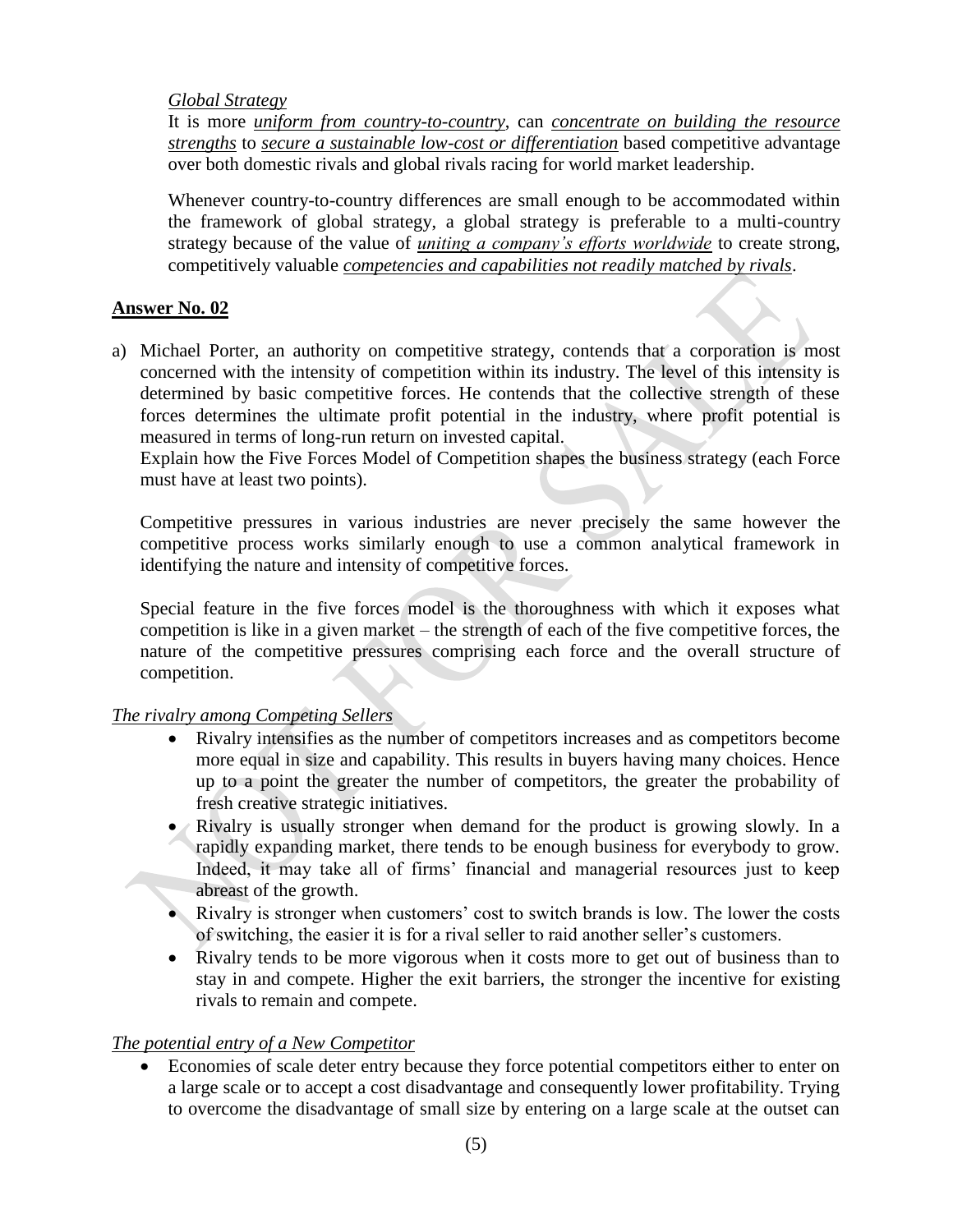result in long-term overcapacity problems for the new entrant and it can so threaten the market shares of existing firms that they retaliate aggressively to maintain their positions.

- Buyers are often attached to established brands. High brand loyalty means that a potential entrant must commit to building a network of distributors and dealers, and then be prepared to spend enough money on advertising and sales promotion to overcome customer loyalties and build its own clientele.
- Capital requirements Larger the investment needed to enter the market successfully, the more limited the pool of potential entrants. The most obvious capital requirement is associated with manufacturing plants and equipment, working capital to finance inventories and customer credit.
- Inability to match the technology and specialized know-how of firms already in the industry. Successful entry may require technological capability not readily available to a newcomer or skills and know-how not easily learned by a newcomer.

# *Competitive pressure from Substitute Products*

- Firms in one industry are quite often in close competition with firms in another industry because their respective products are good substitutes. The producers of eyeglass compete with the makers of contact lenses and with eye specialists who perform laser surgery to correct vision problems.
- The availability of substitutes inevitably invites customers to compare quality features, performance, ease of use, and other attributes as well as price. The users of glass bottles and jars constantly weigh the performance trade-off with plastic containers, paper cartons and metal cans.
- The presence of readily available and attractively priced substitutes creates competitive pressure by placing a ceiling on the prices that industry can charge for its product without giving customers an incentive to switch to substitutes and risking sales erosion.
- Another determinant of the strength of competition from substitutes is how difficult or costly it is for the industries' customers to switch to a substitute. Typical switching costs include extra price premiums.

# *Competitive pressure from Supplier Bargaining Power*

 Suppliers have little or no bargaining power over rivals whenever the items they provide are commodities available on the open market from numerous suppliers with ample capability to fill orders.

Commodity product suppliers have market power only when supplies become quite tight and users are so anxious to secure what they need that they agree to terms more favourable to suppliers.

- Suppliers have weak bargaining power whenever there are good substitutes for the item they provide and buyers find it neither costly nor difficult to switch their purchases to the suppliers of alternative items.
- Suppliers also tend to have less bargaining over price and other terms of sale when the company they are supplying is a major customer. In such cases the well-being of suppliers is closely tied to the well-being of their major customers.
- Suppliers are more powerful when they can supply a component more cheaply than industry members can make it themselves.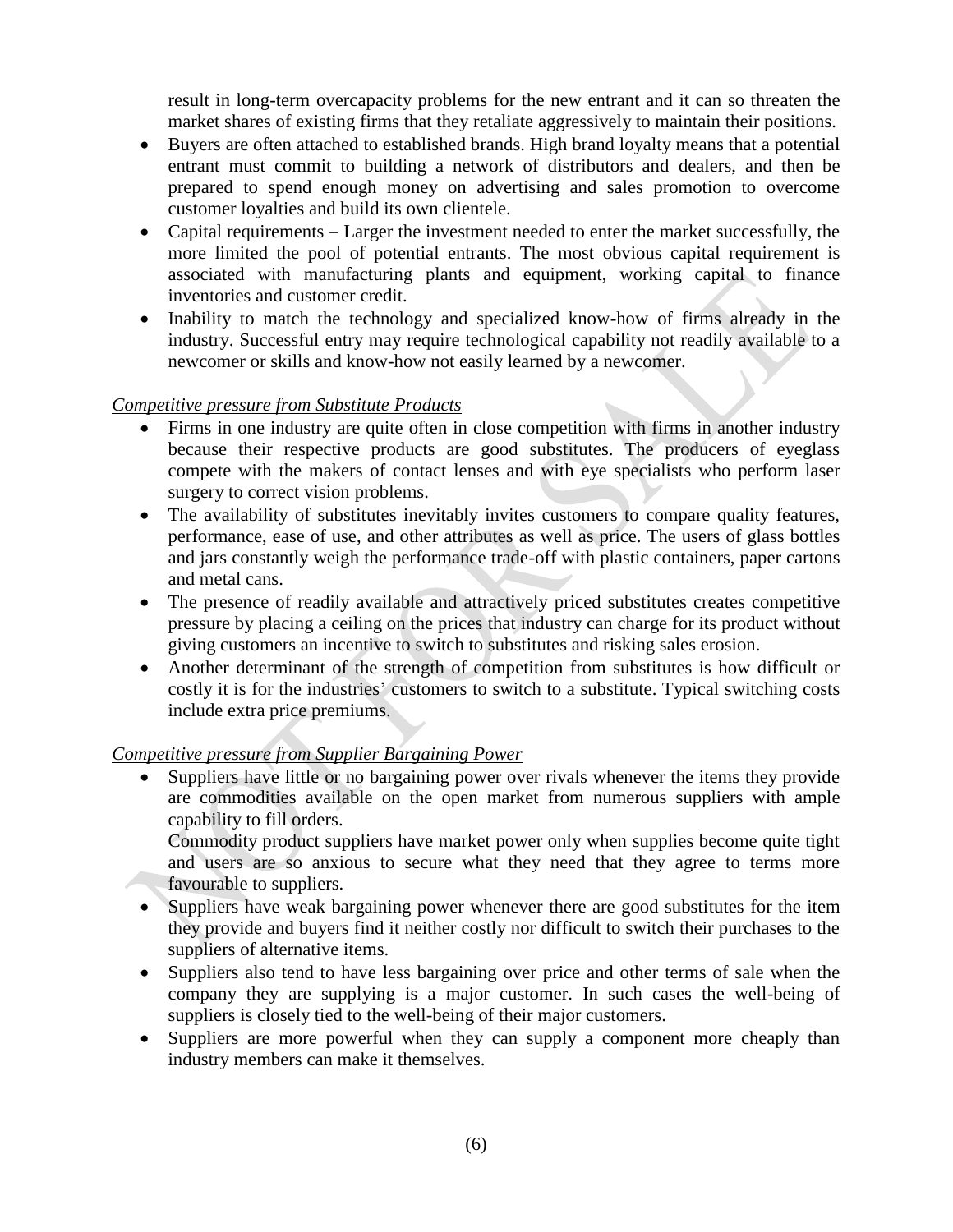#### *Competitive pressure from Buyer Bargaining Power*

- If the buyers cost of switching to competing brands or substitutes are relatively low it is relatively easy for buyers to switch from seller to seller at little or no cost and anxious seller may be willing to make concessions to win a buyer's business.
- If the number of buyers is small or if a customer is particularly important to a seller the less easy it is for sellers to find alternatives when a customer is lost.
- If buyers are well informed about sellers' products, prices and costs, the more information buyers have, the better bargaining position they are in. It is relatively easy for buyers to use the internet to compare prices and features before a business negotiation to set the direction.
	- If buyers pose a credible threat of integrating backward into the business of sellers. Retailers gain bargaining power by stocking and promoting their own private label brands alongside manufacturers' name brands.
- (b) Business strategy focuses on improving the competitive position of a company within the specific industry or market segment. Critical Success Factors (CSF) of a company play a considerable role in achieving that competitive position in a given industry.

**Examine** how the absence of CSF impacts competitive business failure.

An industry's CSF are those things that most effect industry members' ability to prosper in the market place. *They could be particular strategy elements such as production attributes, resources, competencies, competitive capabilities, and business outcomes that spell the difference between profit and loss* and ultimately between competitive success and failure.

CSF is so important that all firms in *the industry must pay close attention to them so much so that they are the prerequisites for industry success*. In a given prevailing and anticipated industry and competitive conditions, *determining the key success factors is a top priority analytical consideration*.

*Managers need to understand the industry situation well enough to know what is more important to competitive success and what is less important*. Misdiagnosing the industry factors critical to long –term competitive success greatly raises the *risk of a misdirected strategy*. In contrast, a company with *perceptive understanding of industry CSF can gain sustainable competitive advantage by focusing its strategy on industry CSF and devoting its energies to being distinctively better than rivals* on one or more of these factors.

Companies that stand out on a particular CSF enjoy a stronger market position for their efforts – being distinctively better than rivals on one or more CSF presents a golden opportunity for gaining competitive advantage.

Hence it is imperative for business success the *use of industry's CSF as cornerstones for the company's strategy and trying to gain sustainable competitive advantage by excelling at one particular CSF*. Managers, therefore, have to resist the temptation to include factors that have only minor importance on their list of CSF.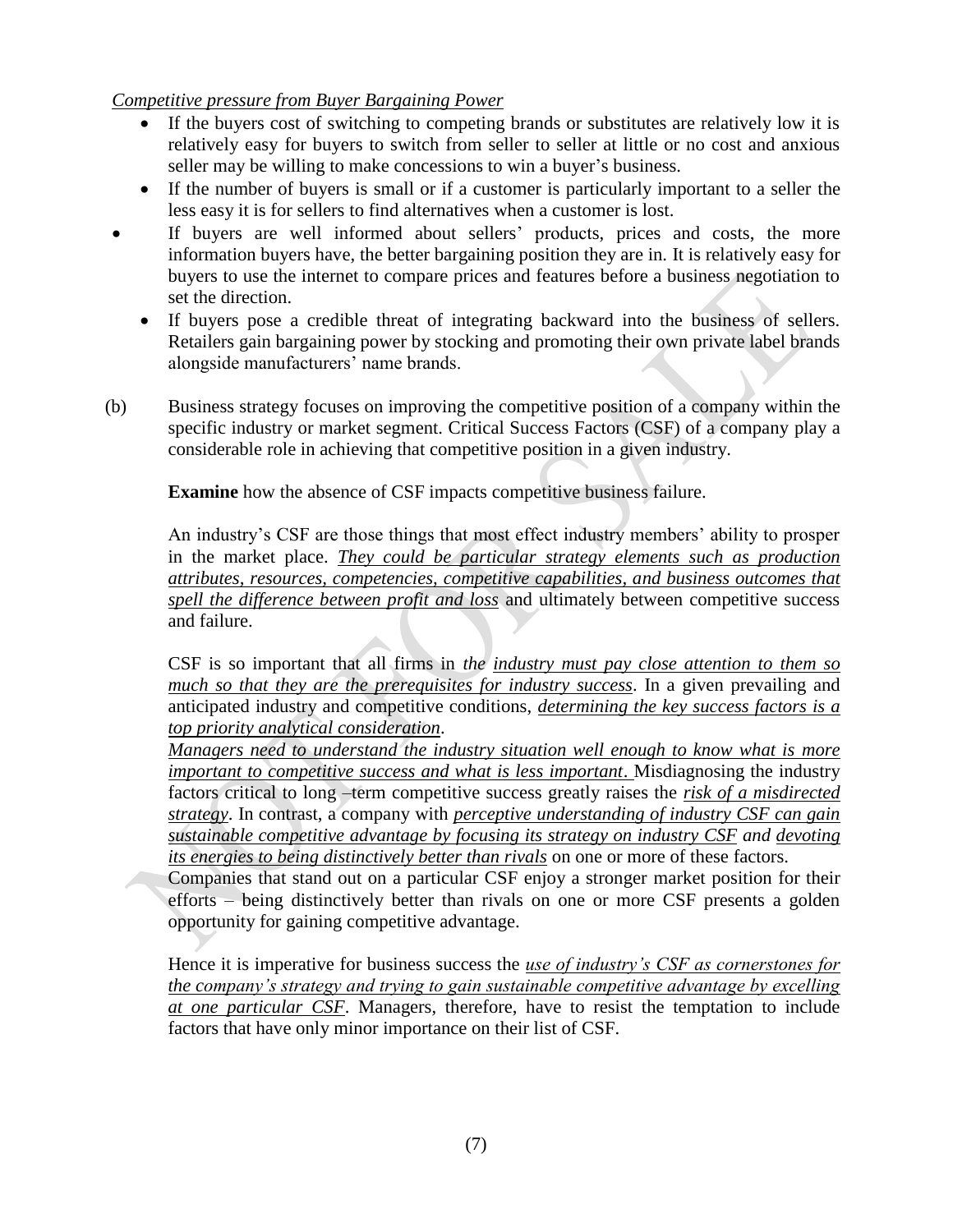(a) "Corrective adjustments in the company's approach to executing strategy are normal and have to be made as needed. Generating new ideas, identifying new opportunities, and developing innovative products and services are a few characteristics of a company which focuses on sustainable growth that demands leading the process of making corrective adjustments".

**Discuss** the above in relation to how a Strategic Leader would respond to corrective adjustments.

The leadership challenge here is twofold: *deciding when to make adjustments* and *deciding what adjustments to make*. Both decisions are a normal and necessary part of a manager's job since no strategic plan and *no scheme for implementing and executing strategy can foresee all the events and problems that will arise*. There comes a time for every company when managers have to alter the company's direction, revise objectives, modify strategy, or fine-tune the approaches to strategy execution.

The *process of making corrective adjustments varies according to the situation*. In a crisis, the typical leadership approach is to have key subordinates gather information. The strategy leader usually meets with key subordinates and personally presides over extended discussions of the proposed responses *trying to build a quick consensus among members of the executive inner circle.*

When the situation allows managers to proceed more deliberately in deciding when to make changes and what changes to make, *strategy managers seem to prefer a process of incrementally solidifying commitment* to a particular course of action. The process, strategy managers go through in *deciding on corrective adjustments is essentially the same for both proactive and reactive changes*: they *sense needs*, gather information, *broaden and deepen their understanding of the situation*, develop options and explore their pros and cons, put forth action proposals, *generate partial solutions*, build a managerial consensus, and finally formally *adopt an agreed-on course of action*.

The time frame for deciding what corrective changes in vision, objectives, strategies, capabilities, implementation/execution approaches to initiate can take a few hours, a few days, a few weeks, or even a few months if the situation is particularly complicated. *Success usually hinges on thorough analysis of the situation and the exercise of good business judgment* by a strategy manager.

(b) "Simply listing a company's strength, weaknesses, opportunities and threats is not enough, the payoff of SWOT analysis comes from the evaluation and conclusions that flow from the four lists".

**Evaluate** the above statement with an example.

SWOT analysis is more than an exercise in making four lists. The really valuable part of SWOT analysis is determining *what story the four lists tell about the company's situation and thinking about what actions are needed*. Understanding the story involves evaluating the strengths, weaknesses, opportunities and threats and drawing conclusions about;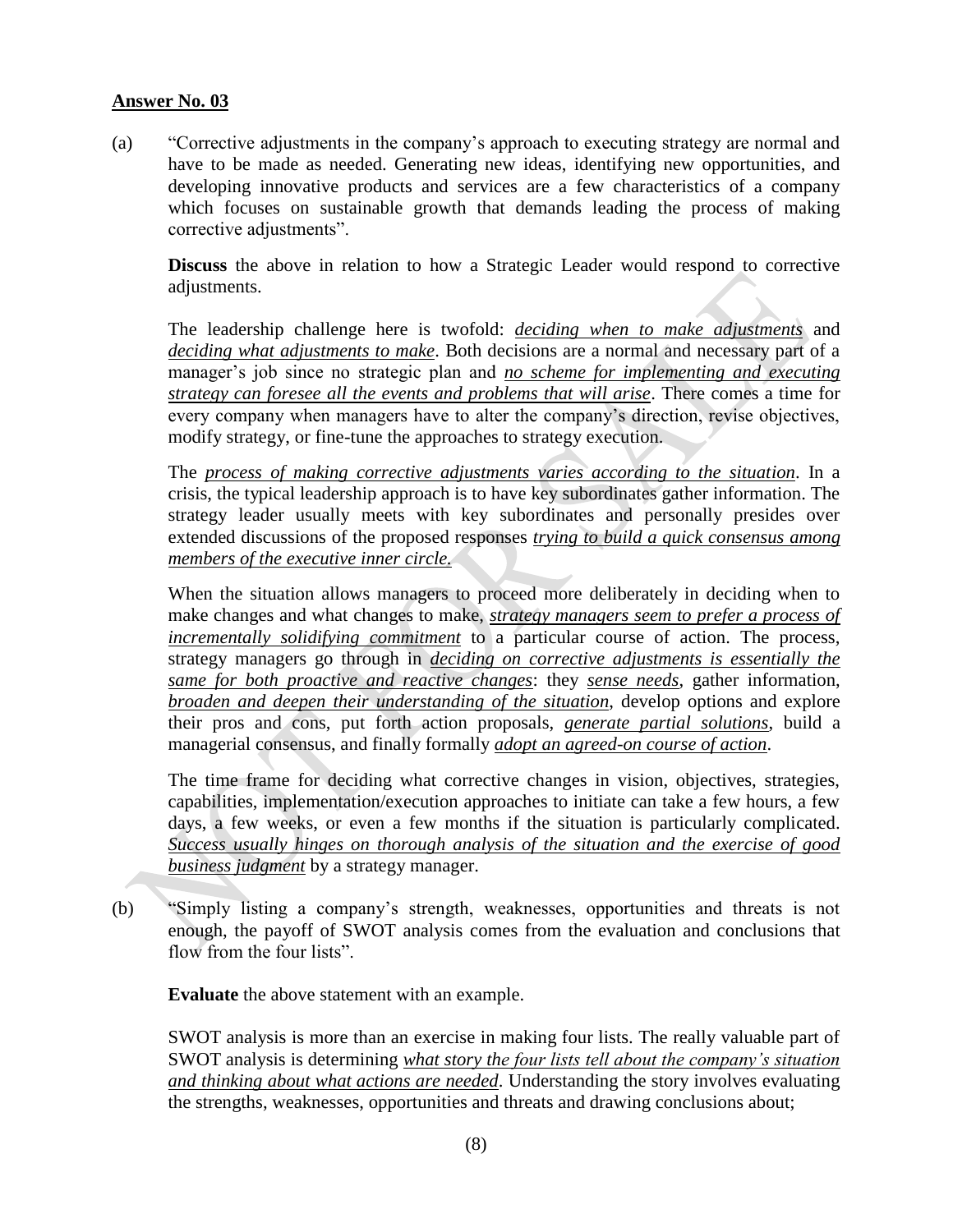- *how the company's strategy can be matched to both its resource capabilities and its market opportunities, and*
- *how urgent it is for the company to correct which particular resource weaknesses and guard against which particular external threats*.

To have managerial and strategy making value, *SWOT analysis must be a basis for action*. It also needs to provide thinking and answers to several questions about *what future resource strengths and capabilities the company will need* to respond to emerging industry and competitive conditions and to produce successful bottom-line results. Among other things SWOT analysis also suggests whether the *current strengths matter as much as in future*? Are there *resource gaps that need to be filled*? Do new types of *competitive capabilities need to be put in place*? Which resources and capabilities need to be given greater emphasis and which merit lesser emphasis?

# *An example*

SWOT identifies the company's strength and resource capabilities. Some of them could be;

- A skill or important expertise. This could be low cost manufacturing capabilities, technological know-how, a proven track record for defect free manufacture, expertise in providing consistently good customer service, and unique advertising and promotional talents.
- Valuable organisational assets. Proven quality control systems, key patents, mineral rights, a base of loyal customers, cutting-edge supply chain management systems, a well functioning company intranet, a strong balance sheet and credit rating.
- Competitive capabilities. Short development times in bringing new products to market, a strong dealer network, strong partnerships with key suppliers, a high degree of organisational agility in responding to shifting market conditions and emerging opportunities etc.

SWOT analysis whilst providing an overview of the above *necessitates realizing that these strengths origins are diverse*. Sometimes they *flow from different resources teaming together* to create a competitive capability. Thus SWOT analysis requires *constant appraisal* of pooled knowledge, expertise, and skills.

# **The following case study is relevant to both Question 04 and Question 05.**

The Central Bank (CB) which is the governing bank of a country wishes to set up a centralised knowledge management system (KMS) for the purpose of training, knowledge enhancement, capacity building and continuous professional development (CPD) of the banking staff of all the banks that are regulated by the CB. To construct and to update the centralised knowledge base, it is required that each bank also will set up and maintain an intra-bank knowledge based system (KBS). All the KBSs of the banks will become the knowledge feeders to the centralised CB KMS.

Using the knowledge that will get accumulated at the centralised KMS CB wishes to initiate many training workshops and CPD courses that will be made available to the banking officers at different levels. The strategy is to gather new and up-to-date knowledge from different banks, and disseminate the aggregated knowledge to all the banks based on the designation and the rank of the banking officers.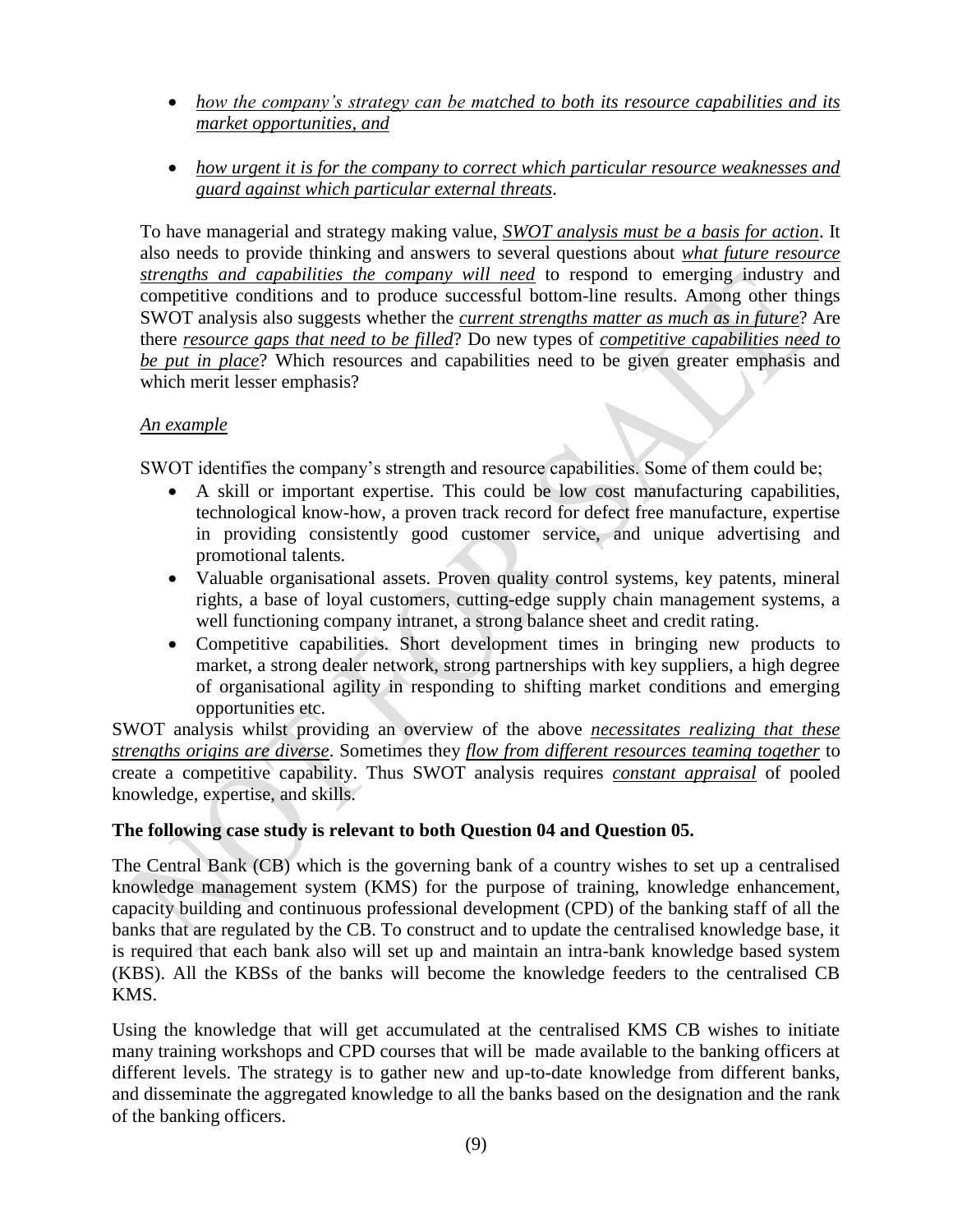The CB perceives knowledge capturing and generation within each bank and transferring them appropriately to the central KMS as challenges. There were several proposals by different experts. One proposal was to deploy the same groupware provided by a selected vendor as the KBS at each bank, and set up an inter-bank KBS connection network to transfer the knowledge to the centralised KMS. Second proposal was to utilise or enhance the existing systems at each bank and have a mechanism to transform the knowledge accumulated in different forms to a uniform format and then use it at the central KMS. Third proposal was to use internet-based social networking tools as a means of collecting knowledge. There was a fourth proposal to use a learning management system (LMS) with its own educational tools and other integrated social networking tools to gather and disseminate knowledge.

Some banks expressed the issue of safeguarding intellectual property rights of each bank. This led to the issue of identifying shareable knowledge. The concern of the CB was that if only a limited knowledge is shared, the CPD courses will not be of a good standard. Further, there can be a situation where some banks share only a minimum level of knowledge, and hence contribute at a very minimum level, while benefiting from the knowledge shared by other banks. The challenge is to ensure a fair and appropriate knowledge sharing environment.

# **Answer No. 04**

i. Using the four (04) components of a KBS as the basis for the analysis, examine the suitability of the four proposals indicated in the case study to be used as KBSs in the banks. State any assumptions. You may use either a table structure or a structured essay in point format to answer this question.

| <b>KBS</b><br>component  | Same groupware<br>at each bank                                           | <b>Utilise</b> or enhance<br>existing systems                                              | <b>Internet based</b><br>social<br>networking                                                        | <b>LMS</b> with<br>necessary tools                                                     |
|--------------------------|--------------------------------------------------------------------------|--------------------------------------------------------------------------------------------|------------------------------------------------------------------------------------------------------|----------------------------------------------------------------------------------------|
| Knowledge<br>acquisition | Many built in tools                                                      | Not sure whether<br>any knowledge<br>acquisition tools<br>are available in all<br>systems. | By nature, they<br>acquire<br>knowledge (e.g.<br>Wikis, blogs).<br>However, privacy<br>is a concern. | If Wikis. Journals,<br>blogs, forums, etc.<br>are available, then<br>acquire knowledge |
| Knowledge<br>base        | Some groupware<br>have KBs, but may<br>not be optimised.<br>Can improve. | Not sure whether<br>there are any KBs                                                      | Search engines<br>have KBs.<br>However, privacy<br>is a concern.                                     | Some LMSs have<br>KBs, but may not<br>be optimised. Can<br>improve.                    |
| Inference<br>mechanisms  | May not be<br>available, hence<br>need to be<br>developed.               | May not be<br>available, hence<br>need to be<br>developed.                                 | Some public tools<br>available,<br>however, privacy<br>is a concern.                                 | May not be<br>available, hence<br>need to be<br>developed.                             |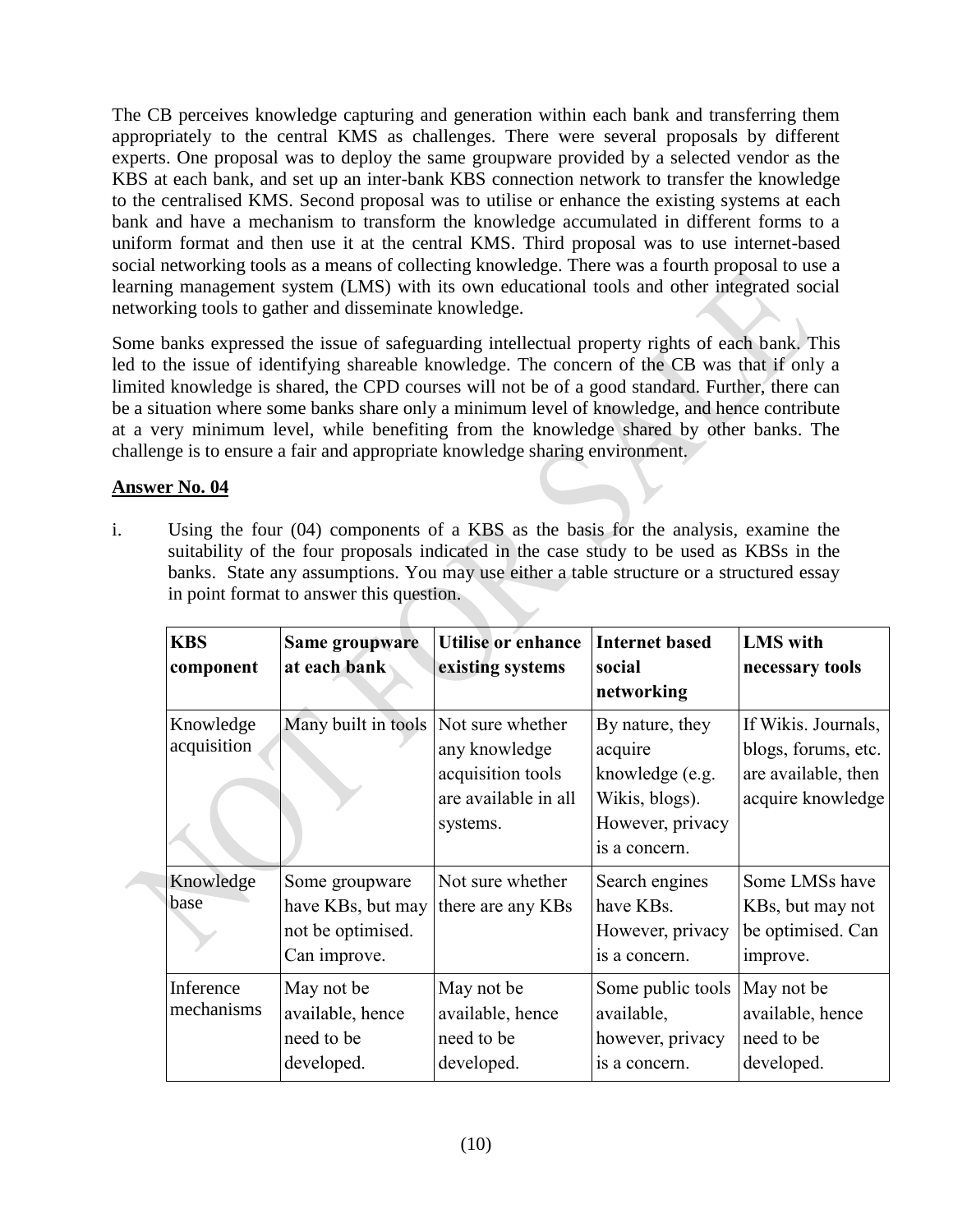| <b>KBS</b><br>component | Same groupware<br>at each bank | Utilise or enhance<br>existing systems                                                                                                | <b>Internet based</b><br>social<br>networking                         | <b>LMS</b> with<br>necessary tools |
|-------------------------|--------------------------------|---------------------------------------------------------------------------------------------------------------------------------------|-----------------------------------------------------------------------|------------------------------------|
| Knowledge<br>output     | Tools available                | Not sure whether<br>any tools are<br>available.                                                                                       | Tools available                                                       | Tools available                    |
| Decision                | Suitable to<br>consider        | Difficult to ensure<br>that all banks will<br>have at least some<br>components, hence<br>not suitable (or<br>may not be<br>suitable). | Privacy and<br>confidentiality<br>concerns make<br>this not suitable. | Suitable to<br>consider.           |

(b) Much of the knowledge collected in any of the above four proposals will be of informal nature. Propose a framework that will facilitate the use of collected knowledge from the KBSs of the banks in the central KMS in a manner suitable for the training programmes, CPD courses and any knowledge enhancing portals to be used by the banking staff.

Following figure shows the conceptual framework with informal and formal knowledge transformed through the phases of problem, representation, output and solution. (If this framework or aspects in this framework are briefly discussed, with some reference to codifying, collection of facts, etc. give full marks).

Even if the framework shown below is not given, if the aspects such as transformation, representation, codification, output, etc., are used to propose a framework, consider giving marks based on how many aspects are considered. As only 4 marks are given, details are not expected.

The proposal should ultimately indicate a way to use the captured knowledge in training programmes, CPD courses or web portals.

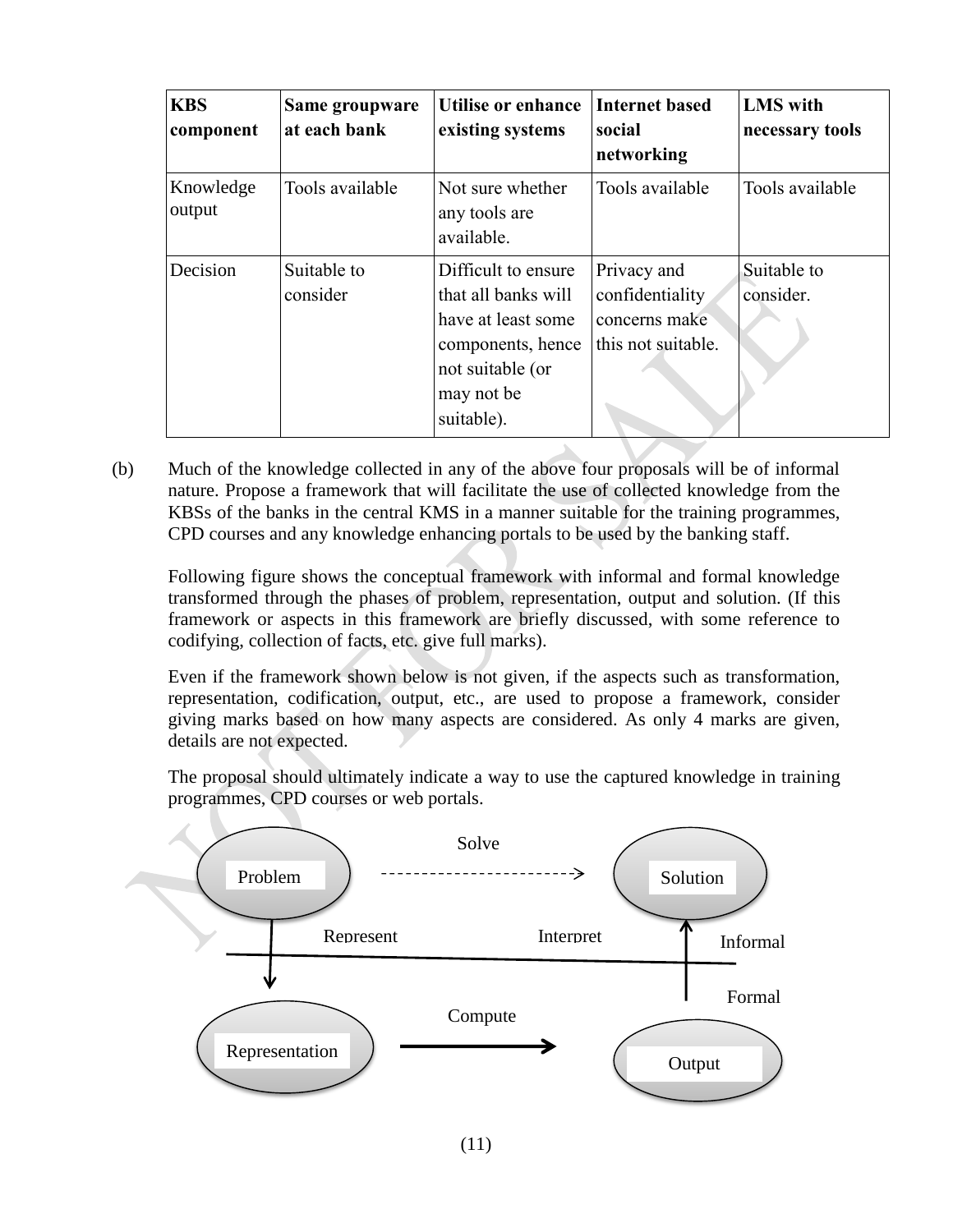(a) Draw a schematic diagram of an expert system.

To facilitate the learning process of the remote candidate, explain how an expert system can be used by the ABCI. Use a schematic diagram of an expert system as an aid to your answer.



(a) If the above CB KMS is to be considered as an expert system, **determine** the corresponding elements (humans or systems) already available according to the given case study description, and **propose** with justification the aspects that need to be further developed to match the concept of an expert system.

*(You may consider your preferred choice out of the four proposals indicated in the case study, however, you need to state your selection.)*

**Domain expert**: Can use already available experienced senior officers and experts in the banks.

*Justification:* No outsider is likely to have better knowledge than them. They will have good tacit knowledge as well.

**Knowledge engineer:** May be existing IT departments of the banks can be improved to have knowledge engineers, or can use automated tools to perform the function of the knowledge engineer (however, they may be expensive).

*Justification:* Not very much seen in the banking sector.

**Knowledge base:** Some banks may have some form of knowledge bases; however, majority may not. These may need to be developed from scratch for some banks. Some banks may have systems similar to LMSs that have some KBs. However, there is no central KB, and hence that needs to be developed.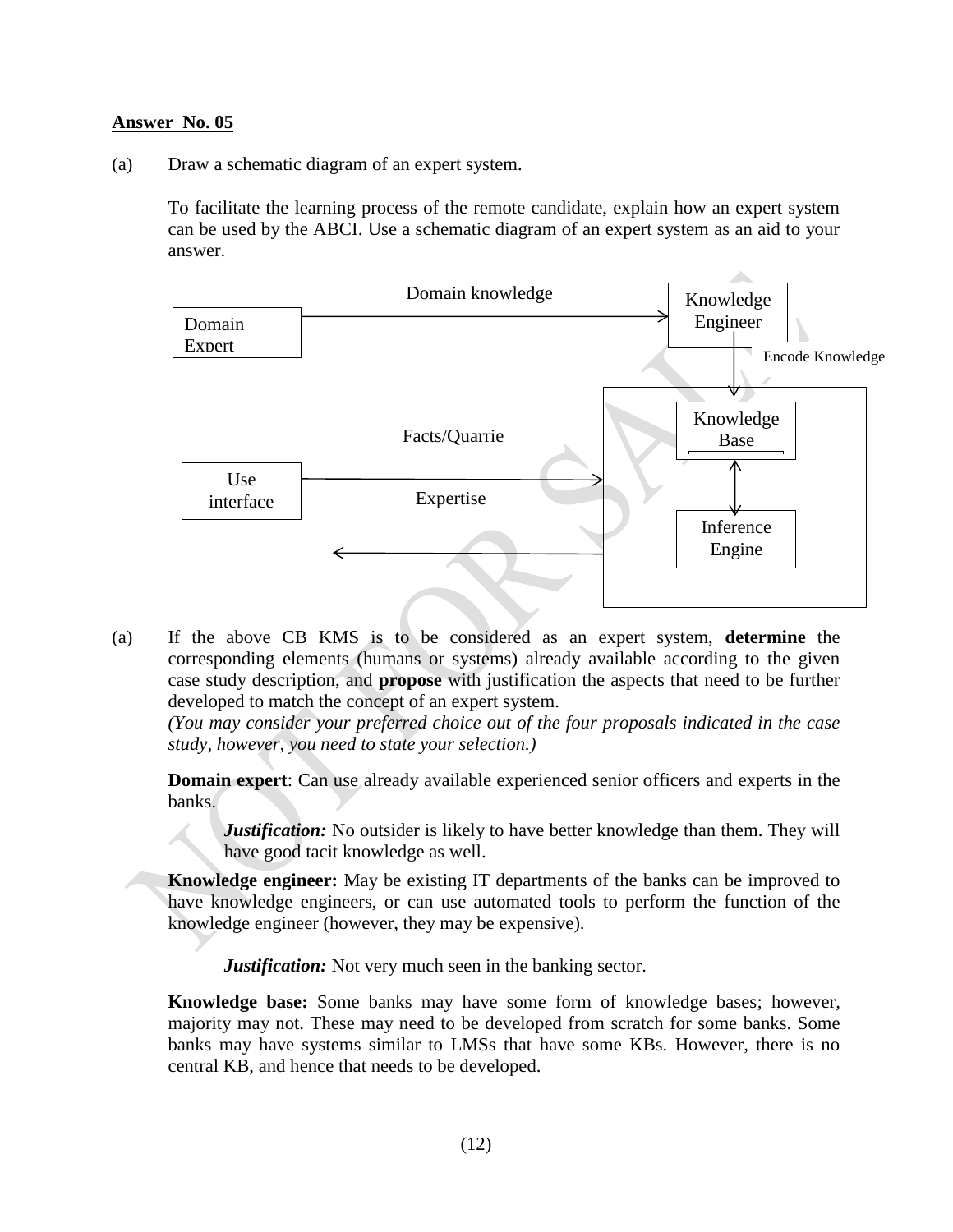*Justification:* need to have systems that are able to store accumulative knowledge, and make the coded knowledge available to be used when a relevant query arises.

**Inference engine:** Need to be developed from scratch. This will be in the central KMS.

*Justification:* No bank has a proper inference engine that will accept the user queries and decide the best possible answer based on a set of rules and available knowledge in the knowledge base. Further, the requirement is to have a central inference engine so that all banks can use, and there is no such system at present, hence need to develop from scratch.

**User interface:** Needs to be developed from scratch. This will be integrated with the central KMS.

*Justification:* A common interface for all the banks is currently not available.

# **OR**

# **(a) Expert System**



(b) An expert system consists of several components. The above figure illustrates components of an expert from both user and developer perspectives.

| A knowledge base      | Contains facts and rules from past experience of<br>experts.                                                                                                               |
|-----------------------|----------------------------------------------------------------------------------------------------------------------------------------------------------------------------|
| An inference engine - | The program that locates the appropriate knowledge<br>in the knowledge base, and infers new knowledge<br>by applying logical processing and problem-solving<br>strategies. |
| User interface        | The means of communication between a user and<br>the expert system's problem-solving processes.                                                                            |
| Developer interface   | The means of communication between a developer<br>and the expert system's problem-solving processes.                                                                       |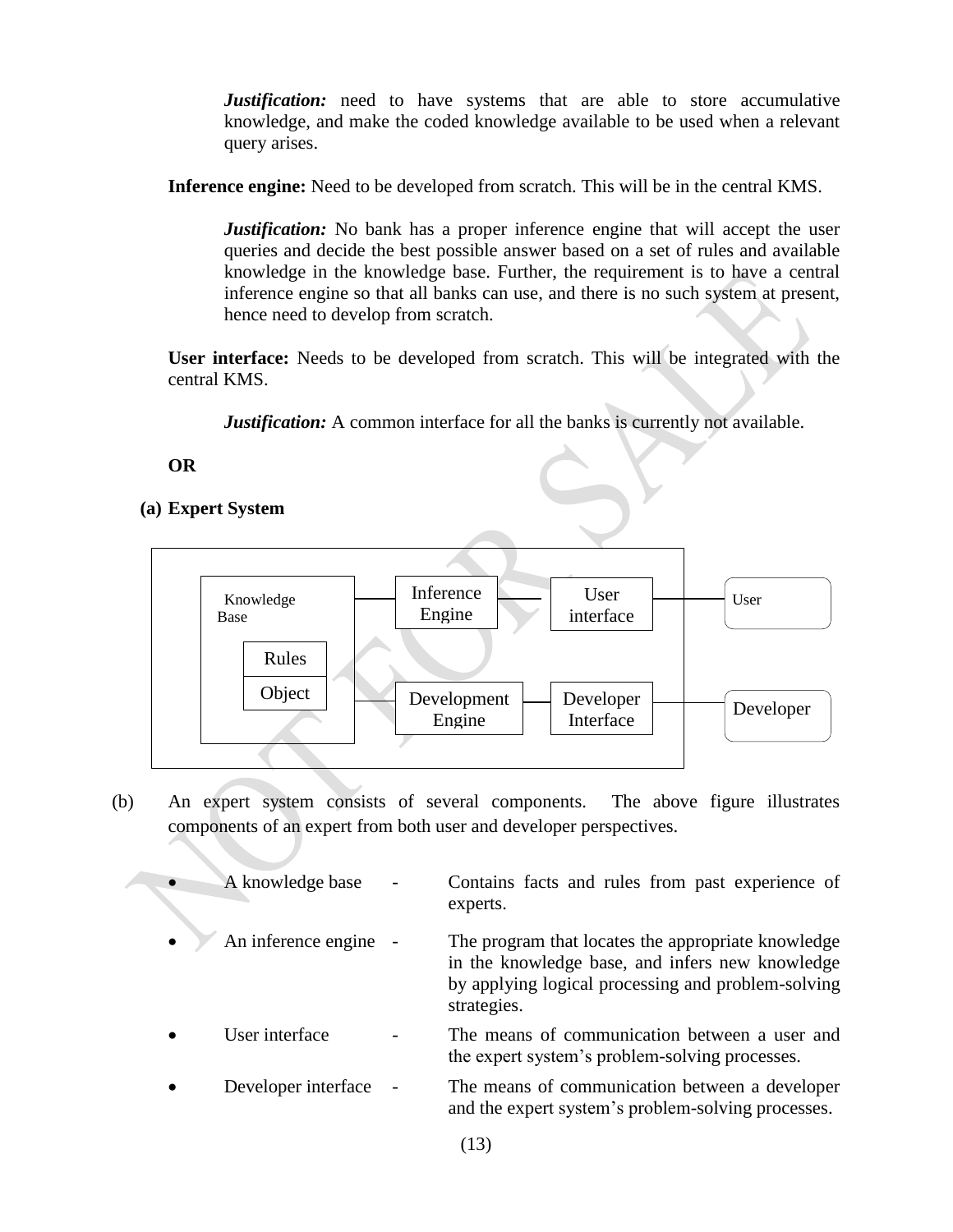Development engine - Help developers build knowledge bases. Collecting knowledge needed to solve problems and build the knowledge base continues to be the biggest bottleneck in building expert systems.

(c) Propose two (02) tools that may be used for knowledge discovery purpose in each of the banks, and justify why you propose them.

#### **Problem reporting or feedback systems/tools**

Justification: bank staff with a problem solving skills will respond, and such responses can be captured. This will discover tacit knowledge as well.

#### **Document management systems**

Justification: documents will contain knowledge. A document management system will systematically store documents, and knowledge can be discovered by selecting most upto-date versions of documents.

#### **Digital libraries**

Justification: a lot of scanned documents, images and historic evidence become available to be searched and used; more convenient than physical libraries when it comes to searching.

#### **Institutional repositories**

Justification: institution specific details will be available for later reference.

#### **Search engines**

Justification: can be used together with any of the above systems. By definition, a search engine is a knowledge discovery system.

(14)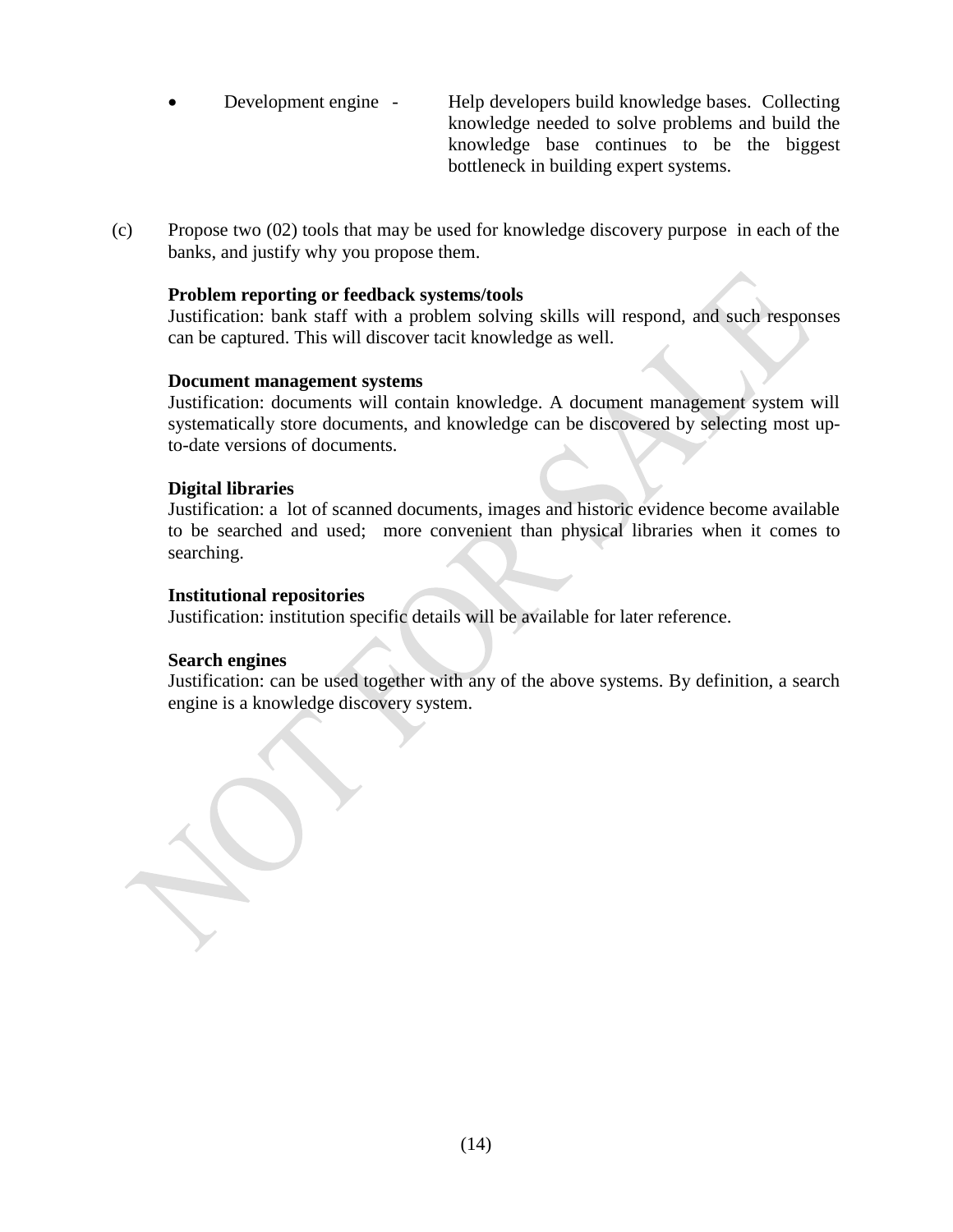(a) It is desirable if knowledge repositories can facilitate knowledge classification. Explain why such a knowledge classification is necessary in today's business context where some information may require restricted access.

*Somewhat open ended question (though based on the course text, it tests the application of the learned concepts to a business problem)*

Classification is needed to identify whether confidential or not, proprietary or not, and what are termed as intellectual properties.

Classification as above will indicate whether it is possible to share or not.

Once classified, such information can be made accessible in repositories based on privileges, roles, designations, authority, etc.

(b) Suppose a social networking portal is used to build a knowledge sharing community. For the success of the knowledge repository of this portal, it is necessary that everyone shares a considerable expertise knowledge with each other. Recommend and justify three (03) mechanisms to motivate the members of this community to share at an acceptable level rather than becoming only the recipients of knowledge.

*(Open ended question. A few possible answers are indicated; however, there can be numerous solutions)*

Rate and reward the members based on knowledge sharing.

*Justification:* describe the rating mechanism, etc. and show how the members will try to get a higher rating for a competitive recognition among this community.

Allow a member to use only up to the amount that the member has shared.

*Justification:* a member will not benefit unless sufficient knowledge is received. People like to enhance their knowledge, hence they are indirectly forced to share.

Get an institute to offer courses or some tangible benefit, or offer fee reductions and/or free CPD and training course enrolments based on the level of sharing.

*Justification:* same as above.